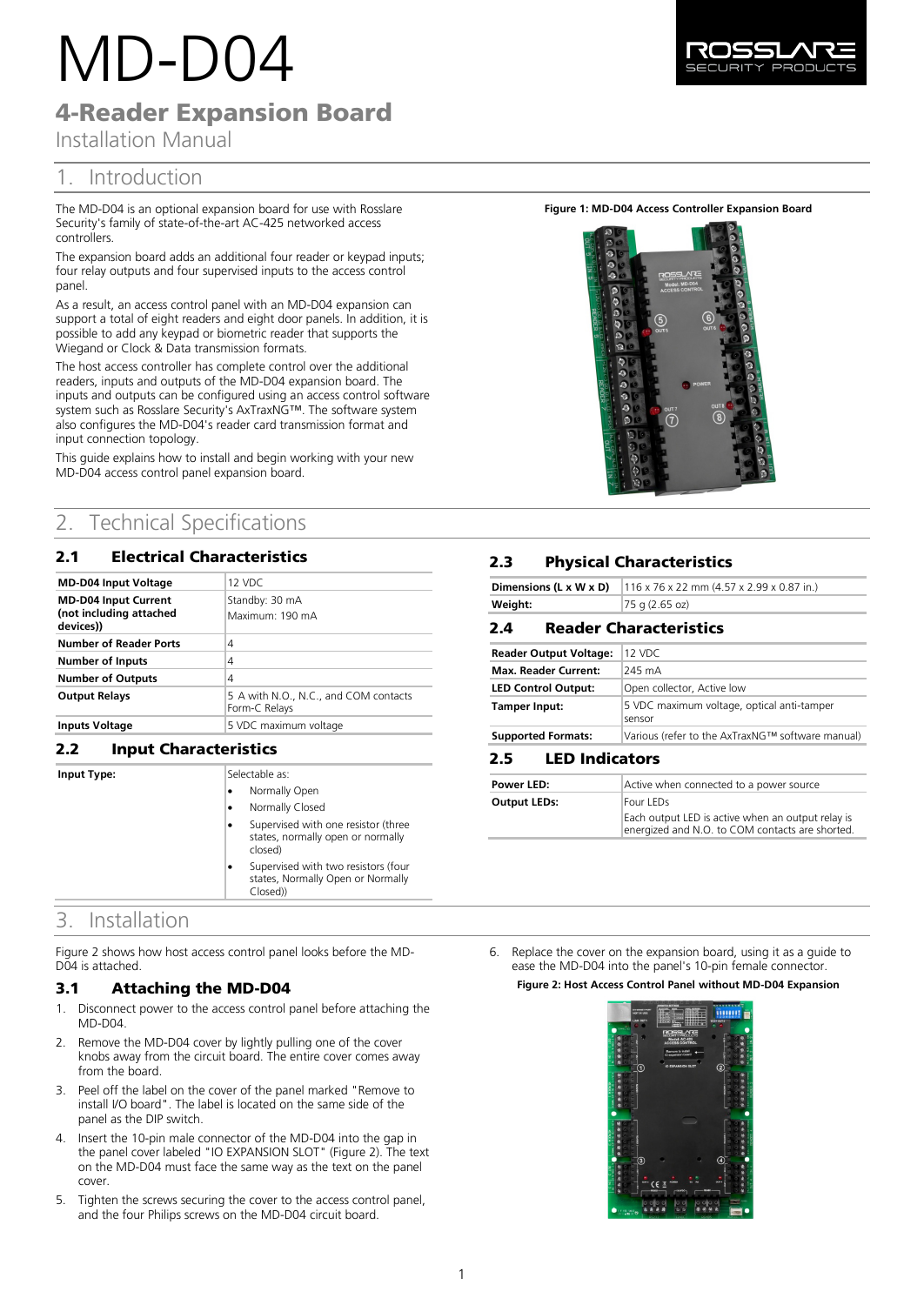# 4. Wiring Instructions

## 4.1 Input Wiring Options

There are six input wiring options:

- **Normally Open**
- Normally Closed
- Normally Open Supervised with one or two resistors
- Normally Closed Supervised with one or two resistors
- Normally Open Switch
- Normally Closed Switch

<span id="page-1-0"></span>[Figure 3](#page-1-0) shows the normally open input connection.

**Figure 3: Normally Open Input**



<span id="page-1-1"></span>[Figure 4](#page-1-1) shows the normally closed input connection. **Figure 4: Normally Closed Inputs**



[Figure 5](#page-1-2) shows the normally open supervised input connection with single resistor.

<span id="page-1-2"></span>**Figure 5: Normally Open Supervised Inputs with Single Resistor**



Normally Open Supervised inputs with one resistor must be connected with an 8.2K resistor in parallel to the input switch contacts.

Always wire resistors on the input switch and not on the Ø terminal block. Note

[Figure 6](#page-1-3) shows the normally open supervised input connection with double resistor.

<span id="page-1-3"></span>**Figure 6: Normally Open Supervised Inputs with Double Resistor**



Normally Open Supervised inputs with two resistors must be connected with an 8.2K resistor in parallel and a 2.2K resistor in series to the input switch contacts.

[Figure 7](#page-1-4) shows the normally closed supervised input connection with single resistor.

#### <span id="page-1-4"></span>**Figure 7: Normally Closed Supervised Input with Single Resistor**



Normally Closed Supervised inputs with a single resistor must be connected with a 2.2K resistor in series to the input switch contacts. [Figure 8](#page-1-5) shows the normally closed supervised input connection with double resistor.

#### <span id="page-1-5"></span>**Figure 8: Normally Closed Supervised Input with Double Resistors**



Normally Closed Supervised inputs with two resistors must be connected with an 8.2 K resistor in parallel and a 2.2 K resistor in series to the input switch contacts.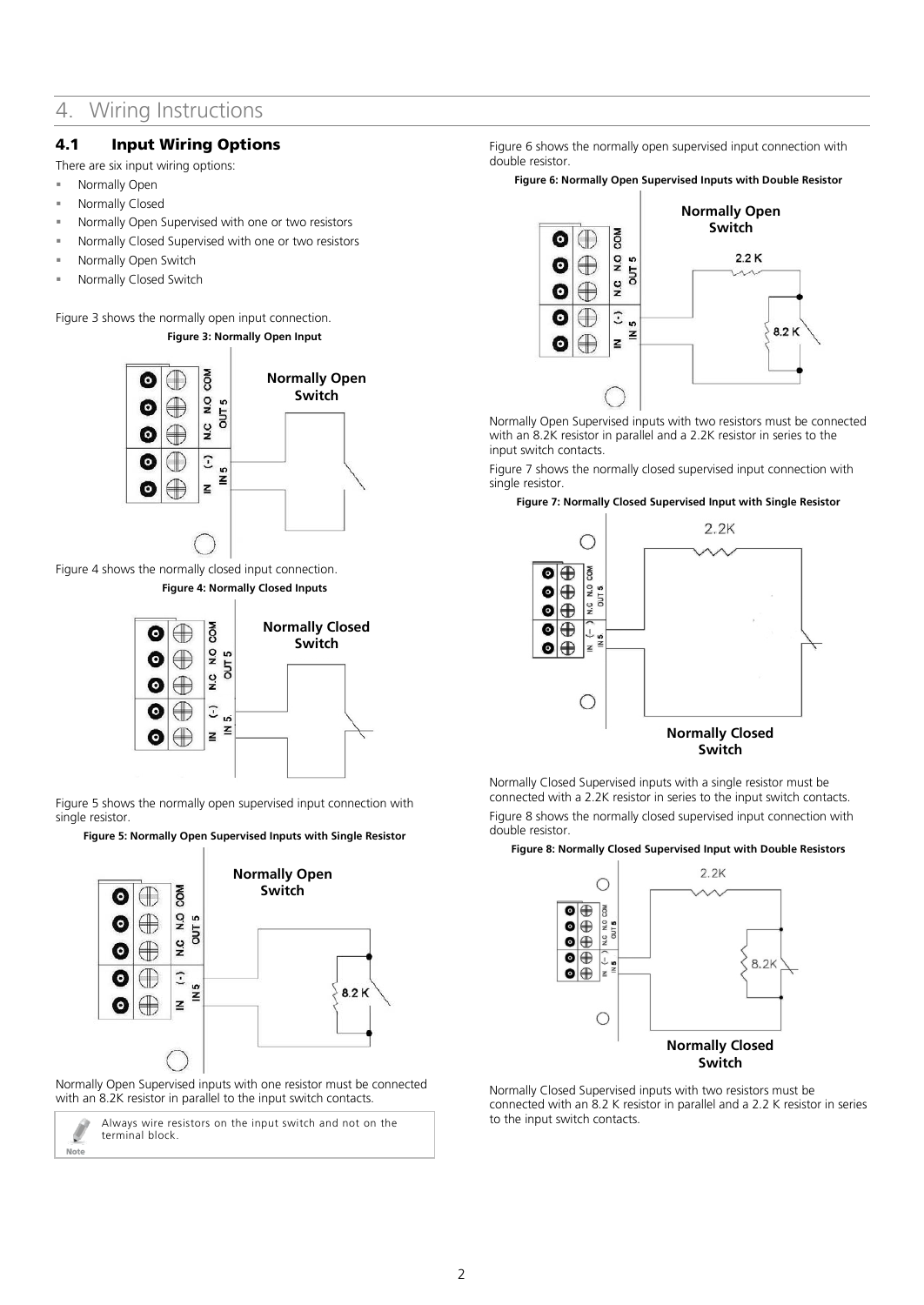## 4.2 Outputs

Electrical devices can be switched using the voltage free relay contacts.

Rosslare recommends using suppression diodes for all outputs that are connected to inductive loads and activated by DC current, such as Magnetic Lock ("Maglock") or door strike devices.

Each suppression diode must be connected near its inductive load. Always attach the diode's cathode to the +V terminal of the load. Attach the diode's anode to the –V terminal.

For more information, refer to your access controller's Installation and User Guide.

#### 4.3 Readers

The reader terminal supports the reader's two data lines. For Wiegand readers, these are data lines D0 and D1. For Clock & Data readers, D0 is the DATA line and D1 is the CLOCK line.

There is also support for a tamper signal input from the reader and for one LED control output to the reader.

Proximity and keypad readers are supplied with a limited cable. The color of the cable cover represents the cable's function.

In general, the cable length should be no more than 150 m with an 18 AWG cable. Refer to each reader's installation guide for specific details.

Readers connected through an MD-D04 are recognized as "Reader 5","Reader 6","Reader 7", and "Reader 8" in the software system.

[Figure 9](#page-2-0) throug[h Figure 12](#page-2-1) show the wiring for Readers 5 through 8, respectively.

<span id="page-2-1"></span><span id="page-2-0"></span>

# 5. Using the MD-D04

## 5.1 Operating the MD-D04

The access control panel detects the MD-D04 expansion board when it powers up. When defining the panel in the access control panel's PC application (such as AxTraxNG™), select the option designating the panel name with a designation of "MD-D04".

Readers, inputs, and outputs must be defined using the access system software. Readers connected through an MD-D04 are recognized as "Reader 5","Reader 6","Reader 7", and "Reader 8" in the software system.

Define each input's type and make sure the connection is compatible with the input wiring.

When selecting inputs and outputs from the software, note that input and output type and function in the access control software normally reflect the host access control panel's general purpose inputs and outputs.

When using AxTrax, define input types from the "Inputs" tree menu. Input and output functions are defined using the "Links" element within each "Panel" tree menu item.

For more information, refer to the AxTraxNG Software Manual.

**Figure 10: Wiring for Reader 6**